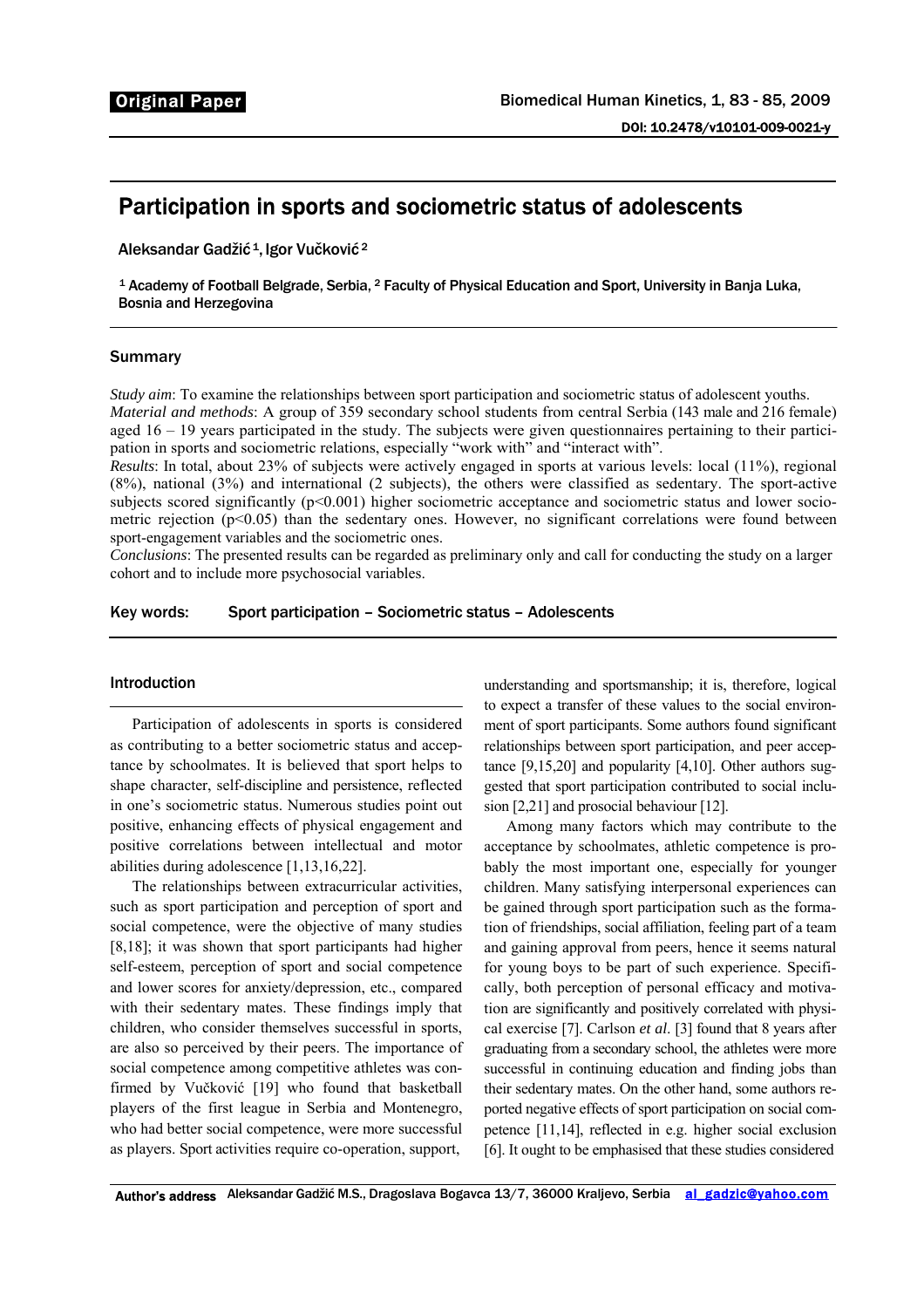sport participation within school setting, while the objective of the present study is to examine students' participation in sports outside their school setting, and the sociometric status within it, focusing on social aspect of adolescence. The aim of the study was to assess the relationships between sport participation and sociometric status of adolescents at school and to compare those engaged in sports with their sedentary mates with respect to sociometric indices.

# Material and Methods

*Subjects:* All studied subjects (143 male and 216 female), aged 16 – 19 years, attended one secondary school in central Serbia. Among them were 45 boys and 37 girls (23% combined) who declared practicing sports, the remaining 98 boys and 179 girls being classified as sedentary. The criteria of sport engagement, based on the questionnaire (see below), were as follows: practising sports at least twice a week, at least one year of training experience and being listed as competitor in a sport team.

*Methodology*: The modified sport participation questionnaire of Gašić-Pavišić and Janjetović [14] was used to assess the sport participation variables. The questionnaire contained 5 questions pertaining to sport activities. The following sport engagement variables were recorded: training experience (years), competition level  $(1 - local,$ 2 – regional, 3 – national and 4 – international), training volume (training sessions per week).

Sociometric status *via* peer nominations [5] was determined by a questionnaire administered at the end of the school year; it was presumed that the school year lasted long enough to enable establishing interpersonal relationships. The subjects were asked to indicate their classmates whom they "most liked to work with" and "most liked to interact with", as well as those with whom they most disliked to work and to interact. Peer acceptance was defined as the ratio of most liked indications and peer rejection as the ratio of least liked indications to the total of potential indications. From those, sociometric indices were computed [17]: Index of Acceptance: IOA =  $\Sigma$  positive indications / 2(n – 1), Index of Rejection: IOR =  $\Sigma$  negative indications / 2(n – 1) and Index of Sociometric Status:  $ISS = (\sum \text{positive indications})$  $-\sum$  negative indications) / 2(n – 1).

Student's *t*-test for independent groups and Pearson's coefficients of correlation between sport participation and sociometric status variables were used. The level of p≤0.05 was considered significant.

#### **Results**

The engagement in sports, defined as participation in competitions at various levels, is presented in Fig. 1 and

mean values of studied variables in both groups of subjects – in Table 1. The young athletes competed mainly at local and regional levels (85% combined) but two of them competed at international level. Their training experience ranged from 1 to 9 years, the numbers of training sessions per week ranging from 2 to 10.



**Fig. 1**. Percent distribution of subjects engaged in sport competitions at various levels  $(n = 82)$ 

**Table 1**. Mean values  $(\pm SD)$  of sport participation and sociometric variables in youths aged  $16 - 19$  years, engaged or not in sport activities

| Group               | Sport-active       | Sedentary       |
|---------------------|--------------------|-----------------|
| Variable            | $n = 82$           | $n = 277$       |
| Training experience | $5.62 \pm 2.41$    |                 |
| Competition level   | $1.70 \pm 0.78$    |                 |
| Training volume     | $4.00 \pm 1.77$    |                 |
| Index of acceptance | $0.15 \pm 0.09**$  | $0.12 \pm 0.07$ |
| Index of rejection  | $0.07 \pm 0.09*$   | $0.10 \pm 0.12$ |
| <b>ISS</b>          | $0.08 \pm 0.14***$ | $0.01 \pm 0.15$ |

Legend: ISS – Index of sociometric status; Significantly different from the sedentary group: \*  $p \le 0.05$ ; \*\*  $p \le 0.01$ ; \*\*\*  $p \le 0.001$ 

Subjects from the sport-engaged group attained significantly higher sociometric acceptance  $(p<0. 01)$  and sociometric status ( $p<0.001$ ), and lower ( $p<0.05$ ) sociometric rejection than the sedentary group. However, none of the sport engagement variables correlated significantly with those of sociometric status, correlation coefficients ranging from -0.039 to 0.138.

## **Discussion**

Some reports consistently linked peer acceptance to sport participation [9,15] and showed that children who exhibited athletic competence and high self-perceived athletic abilities tended to be more popular among their peers than the less skilled ones [4,10,18,20]. In this study,